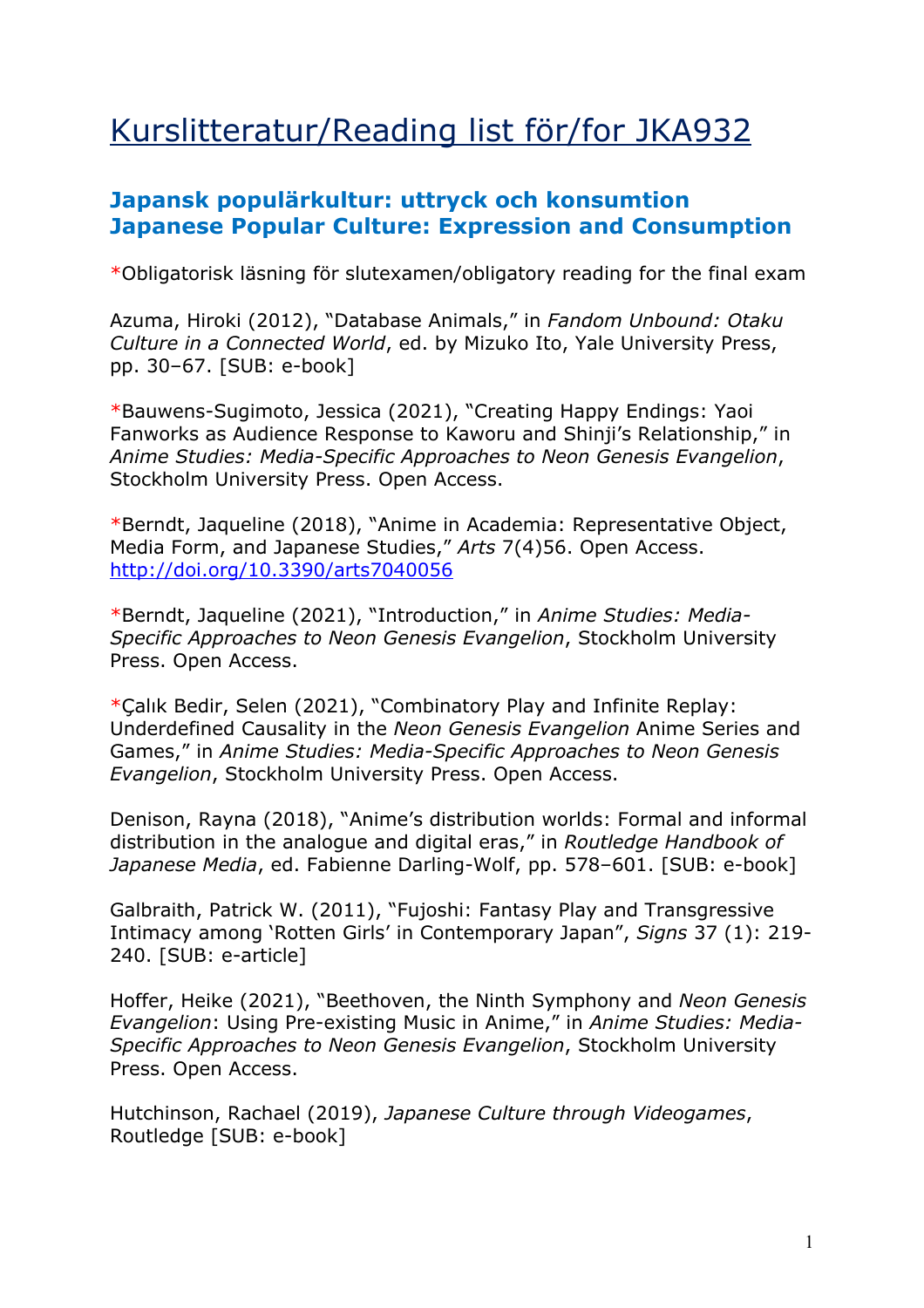\*Ishida, Minori (2021), "Voice Actresses Rising: The Multilayered Stardom of Megumi Ogata in the 1990s," in *Anime Studies: Media-Specific Approaches to Neon Genesis Evangelion*, Stockholm University Press. Open Access.

\*Jensen, Klaus Bruhn (2016), "Culture", in *The International Encyclopedia of Communication Theory and Philosophy*, ed. by Klaus Bruhn Jensen et al., John Wiley & Sons [SUB: e-book].

Kacsuk, Zoltan (2016), "From 'Game-like Realism' to the 'Imaginationoriented Aesthetic': Reconsidering Bourdieu's Contribution to Fan Studies in the Light of Japanese Manga and Otaku Theory," *Kritika Kultura*, vol. 26 (March): 274–292. Open Access. DOI: http://dx.doi.org/10.13185/KK2016.02615

\*Kacsuk, Zoltan (2021), "The Making of an Epoch-Making Anime: Understanding the Landmark Status of *Neon Genesis Evangelion* in Otaku Culture," in *Anime Studies: Media-Specific Approaches to Neon Genesis Evangelion*, Stockholm University Press. Open Access.

\*Kirkegaard, Ida (2021), "Play it Again, Hideaki: Using the Cel Bank in *Neon Genesis Evangelion*," in *Anime Studies: Media-Specific Approaches to Neon Genesis Evangelion*, Stockholm University Press. Open Access.

Kopylova, Olga (2021), "Manga Production, Anime Consumption: The *Neon Genesis Evangelion Franchise* and its Fandom," in *Anime Studies: Media-Specific Approaches to Neon Genesis Evangelion*, Stockholm University Press. Open Access.

Lamarre, Thomas (2009), *The Anime Machine: A Media Theory of Animation*. Minneapolis: University of Minnesota Press, part II. [SUB: ebook]

\*Lamarre, Thomas (2020) "Anime. Compositing and switching: An intermedial history of Japanese anime," in *The Japanese Cinema Book*, ed. by Hideaki Fujiki und Alistair Phillips, 310–324, London: Bloomsbury. [SUB: book + Athena]

Morikawa, Kaichiro (2013), "Otaku/Geek," transl. Dennis Washburn, *Review of Japanese Culture and Society*, Vol. 25, (Working Words: New Approaches to Japanese Studies) (December), 56–66. [SUB: e-article]

Ōtsuka, Eiji (2013), "An Unholy Alliance of Eisenstein and Disney: The Fascist Origins of Otaku Culture," trans. Thomas Lamarre, *Mechademia* 8, 251-277 | DOI: 10.1353/mec.2013.0002

\*Santiago Iglesias, José Andrés (2021), "Not Just Immobile: Moving Drawings and Visual Synecdoches in *Neon Genesis Evangelion*," in *Anime*